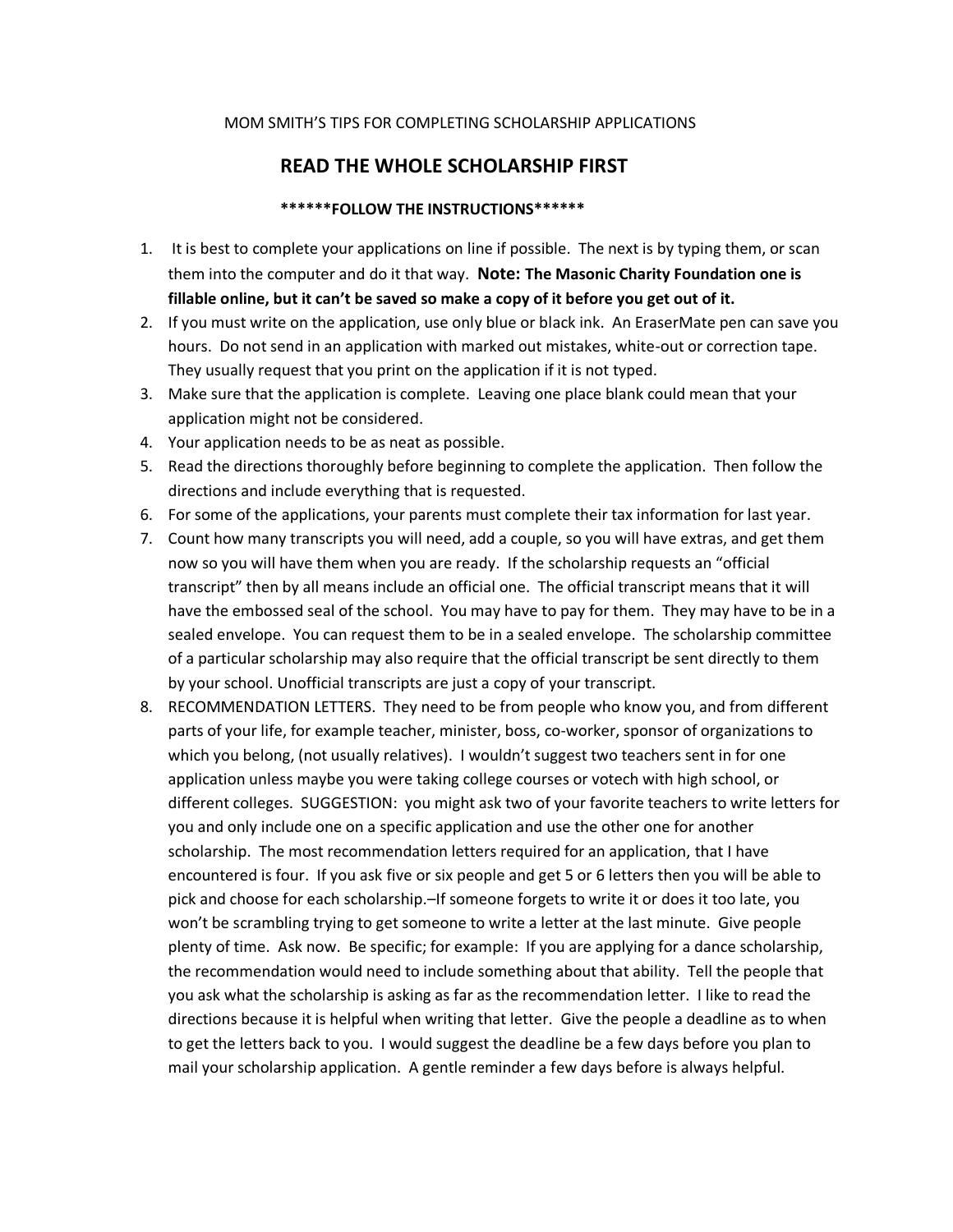- 9. Some recommendation letters must be sent directly to the scholarship committee, so it would be appropriate to include an envelope and a stamp with your request for a recommendation letter. Some applications require essays; keep copies of those also because sometimes you can use them on other scholarships. Pay close attention to the directions concerning those essays and include what they ask you to include.
- 10. Make copies of these letters so you will be able to use them on other scholarships. Keep a copy of each one. You can pick and choose the best ones to send.
- 11. Don't ask the sponsors that sign your scholarship applications to write recommendation letters, they are already recommending you when they sign your application.
- 12. Please, send a hand written thank you to those special people in your life who write recommendation letter for you. These notes should be hand written in blue or black ink.
- 13. Some applications require essays. Keep copies of those because sometimes you can use them on other scholarships. Pay close attention to the directions concerning those essays and include what they ask you to include.
- 14. FOR THE RAINBOW GIRLS: Grand Executive Committee Member, Chairman of the Board, and Mother Advisors are required to sign some of your applications. It is up to you to get their signatures. Make sure you get the application completed in time to arrange for signatures on the application.
- 15. Your applications must be completed before you take it to your sponsor to sign.
- 16. Mail your scholarship application a minimum of a week before the final date that your scholarship is due, two weeks is better. (It takes a few days longer when you included the receipt return required – see next one.) Due dates are very important. Some must be received by a certain date; others must be postmarked by a certain date. This is the deadline. Don't wait send them in early.
- 17. You must mail your own applications. To make sure that your scholarship is received, please, send it with a return receipt required. It cost just a little bit to have the peace of mind that your scholarship was received.
- 18. Several of the scholarships are awarded by simply completing the forms. So it is just "like picking money up off the street."
- 19. Other places to check about scholarship offers:

check out the websites on the last page of these tips high school counselor's office financial aid office of the school you will be attending google the internet and see what is out there

- 20. When you are awarded a scholarship you will want to already know the address where the scholarship money is to be sent. Get that information now.
- 21. Make and keep a copy of every application that you complete and send. This is very helpful when doing other applications and for next year. (you don't necessarily have to make copies of the transcript or letters of recommendations, but I would put a note on it as to which transcript you included such as "transcript from courses completed by December 2018" or" transcript from courses completed by May 2019"; and the names of the people whose recommendation letters you included with that particular scholarship application).